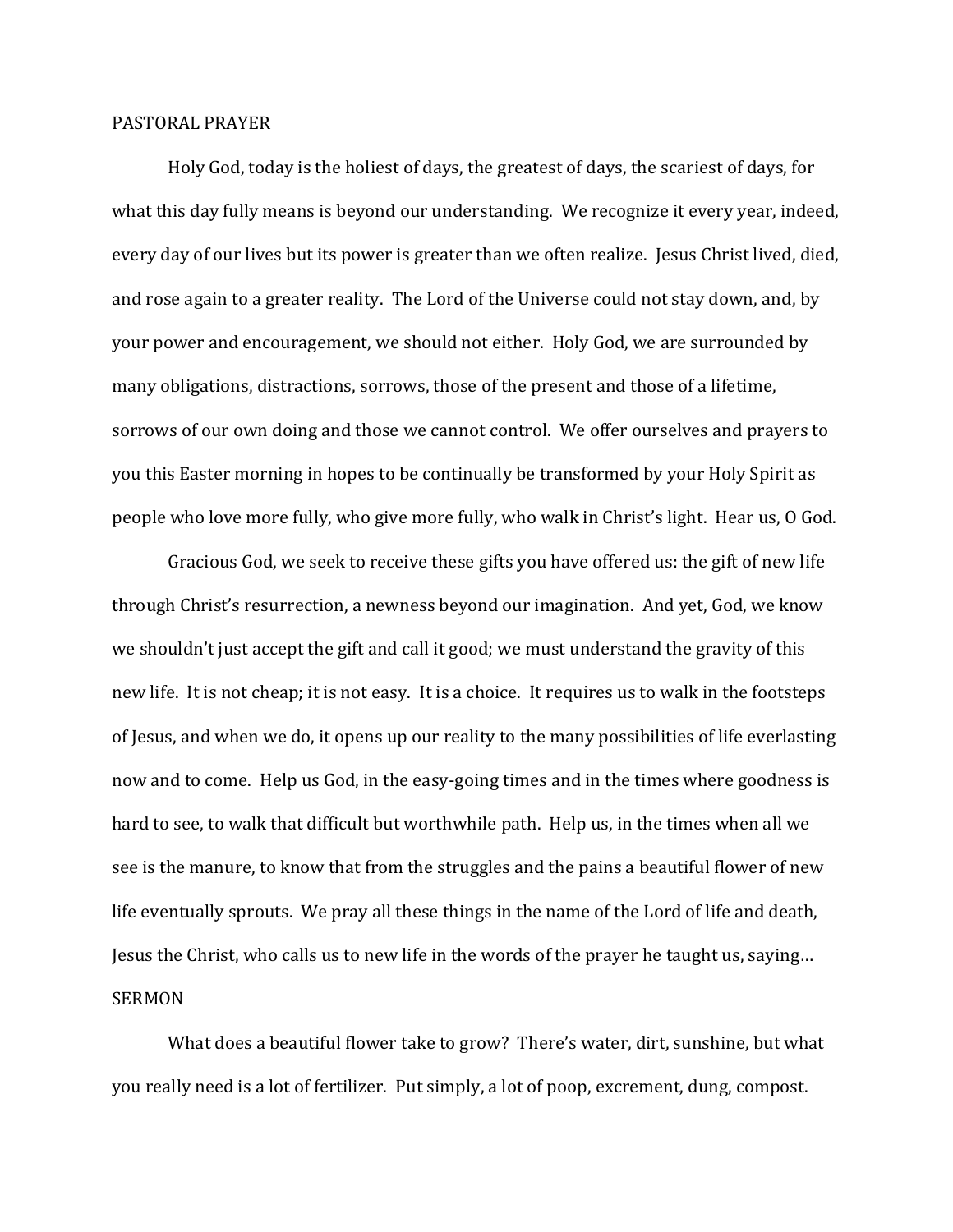Let's be honest, this sermon can start to get pretty ripe with all the ways we can talk about that stuff, all those four letter words, from "crap" to that four-letter word starting with "s." You all know what I'm talking about. That there is what my late grandmother used to call "Farmer's Language," and that is what farmers might easily call that stuff. They have to work with it all the time. But let's just settle on "manure." Boy, do farmers need a lot of manure, and boy, does that manure stink. Today, my parents are with us, and my father still helps his brother, my uncle, on his farm. My wife knows all about the farm's output and asked if she could get some of that dark dirt, that rich, manure-laden dirt, God's very own version of Miracle-Gro, to re-pot some of her plants. From experience, I can tell you how good that farm dirt is. We put that dirt on a lot we had to reseed with grass when I was young, and man, that was the darkest, thickest, greenest grass I had ever seen. It still flourishes, many years later, thanks to that good rich dirt.

Today, we see the result of the greatest tragedy in history. On Friday, you might have called everything a pile of manure. Jesus Christ, the Messiah, God's anointed savior, was killed by the Roman State and laid in a tomb. All those hopes and dreams that followed the Messiah seemed to die with him. Three days later, on an early Sunday morning, all that was forgotten. The tomb was empty; he is risen! He offered new life to all those who walk with him. In retrospect, we might call all the manure of Holy Week…well, "holy crap." It was bad at the time, but it was redeemed in the ultimate outcome that Sunday. In all seriousness, resurrection and God's new life comes at a very high cost. Indeed the very definition of resurrection requires death. One cannot rise from the grave unless one gets in the grave in the first place. We probably will never understand all the manure Jesus went through to rise again that Easter morning. We have the same opportunity with a twist. God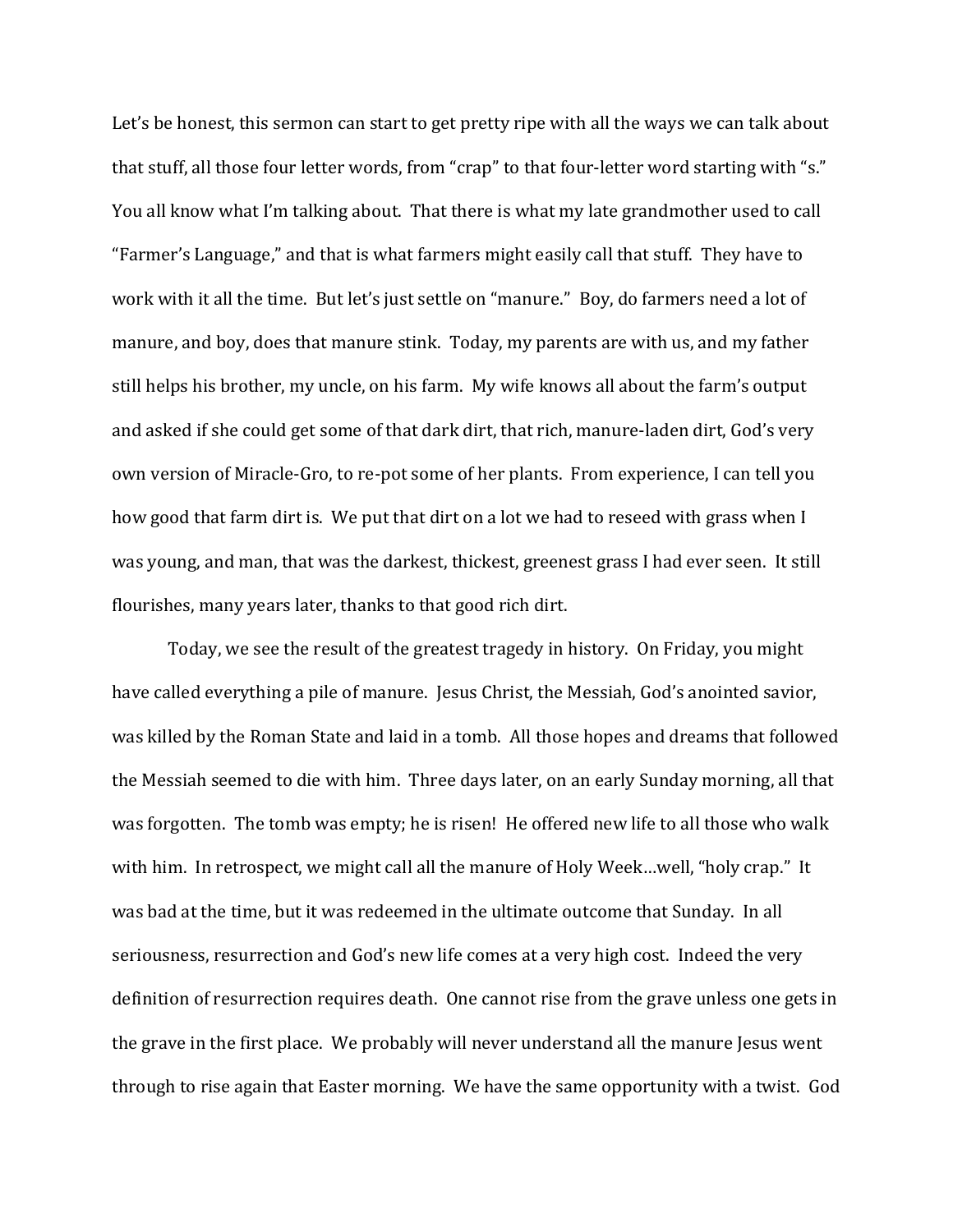offers this gift to us right now. We don't just experience new life once you pass beyond the veil; it's a reality here and now. We can live into the resurrection right now, at this very moment, because new life is not a one-and-done. It happens over and over again because life's manure tends to happen over and over again. From that manure, a beautiful flower can grow. Let us see the resurrection through new eyes. Let us see that Christ offers new life to us continually, but it requires a little manure to get us there. It happened to Jesus by necessity, by God's planning, and it happens to us too. Wading through the problems with new life as the focus, we come out of the manure more prepared to live the life Christ offers.

These ideas are pretty clear in our text from the Gospel According to Luke. The scripture begins with the women coming to the tomb at dawn to take spices. They expect to tend to the lifeless body of the Lord waiting there. They are prepared to see the signs of death they left behind on Friday after letting him rest on the Sabbath, but the first sign of something different is the stone of the tomb rolled away. They go in and things get seemingly worse: the body isn't there. This is perplexing, the scripture says. What the heck is happening? But then, all of a sudden, there were two men in white standing before them. Things go from strange to scary, but these men speak words of reassurance. "Why do you look for the living among the dead? He is not here, but has risen." What was is no more; the Lord is not dead but has risen. Resurrection has taken place. But what follows, the explanation of events from these men, is what matters. They tell the women there to remember everything that Jesus said about what was to come. He had said that he must be handed over to sinners, must be crucified, and on the third day rose again. "Oh yeah!" they say to themselves and go back to tell the disciples the incredible news.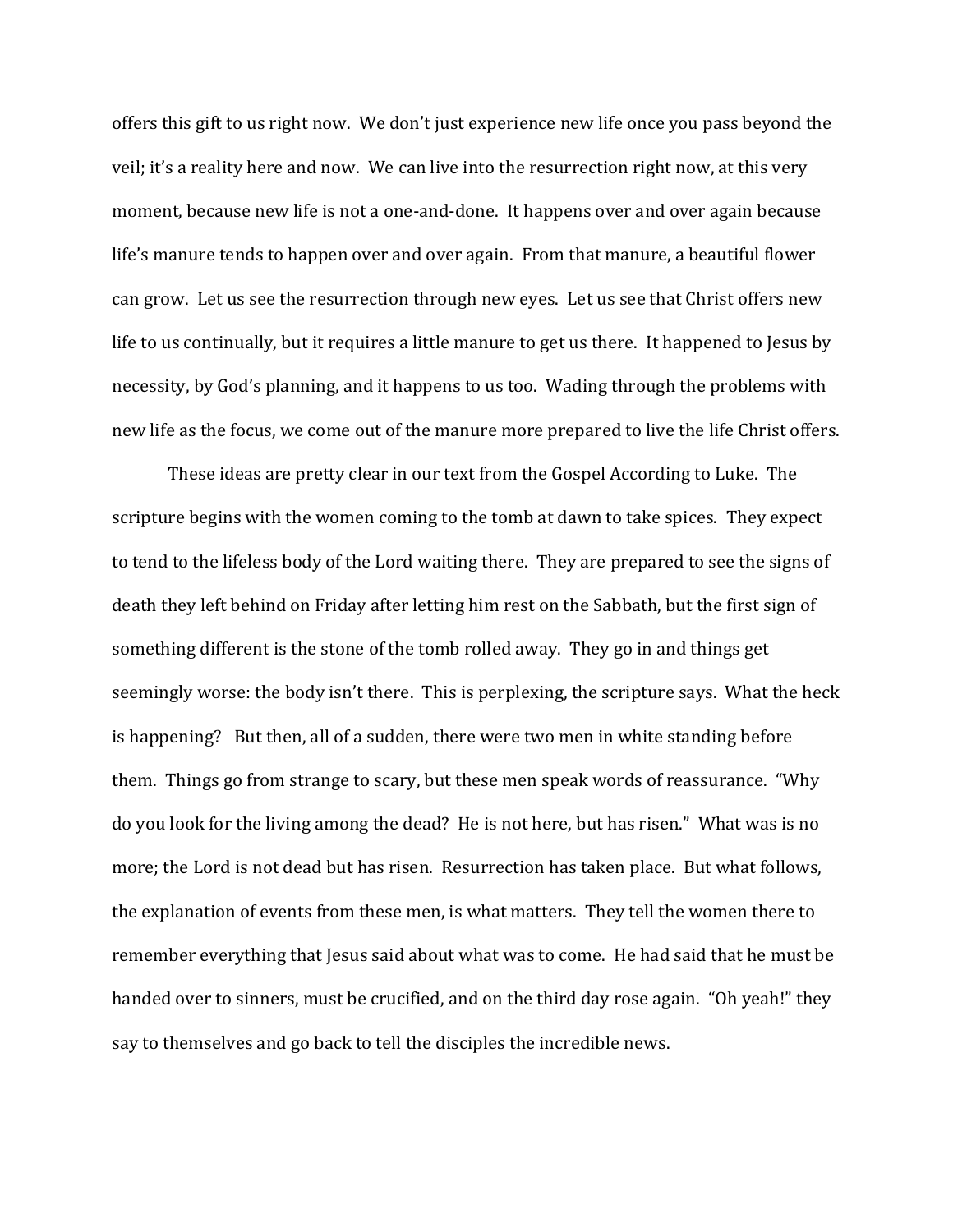The message is clear. New life was not cheap; it required all that came before: all the pain, the struggle, the tragedy, the loss. There is no such thing as Easter without Good Friday. There cannot be resurrection without death. Or, as we might think of it, there can be no beautiful flowers without the stink of manure. But why did God go about it this way? Let's face it, God never works directly or what we would always consider logically. We can't just think our way through how God will work. God works subtlely, often hidden, but with purpose. God often goes through the strangest of circumstances to bring God's plans to completion. Hey, if we were in charge, we'd do things differently. Jesus Christ could have marched into Jerusalem that week; actually, he could have come into this world marching with armies ready to kick some oppressive butt. But he never worked that way because that way of going about things is not God's way. The life of Christ shows us the way of God: humble, service-oriented, loving, counter-cultural. The way of Jesus Christ will never be "might makes right," for, as he says, "Those who live by the sword will die by the sword," but when we humble ourselves and listen to the more difficult way, the humble way, the loving way, we will find transformation. For Jesus that week and for us going forward, that was the way of self-sacrifice. That allows the beautiful flowers to grow.

If you want an example of what this means, look at this. The greatest example of growing from the manure is this very object. I'm pretty sure you all know what it is, since you are here. This is what we know as the sign of Christianity, what someone wears to identify that they believe in the faith, the object we put on our buildings to show a house of worship. It is none other than the cross on which we recognize Jesus Christ was crucified. But what does the cross mean? To us, it is all those things I said before, but let's go deeper. Rewind about two thousand years and it means something entirely different. It was the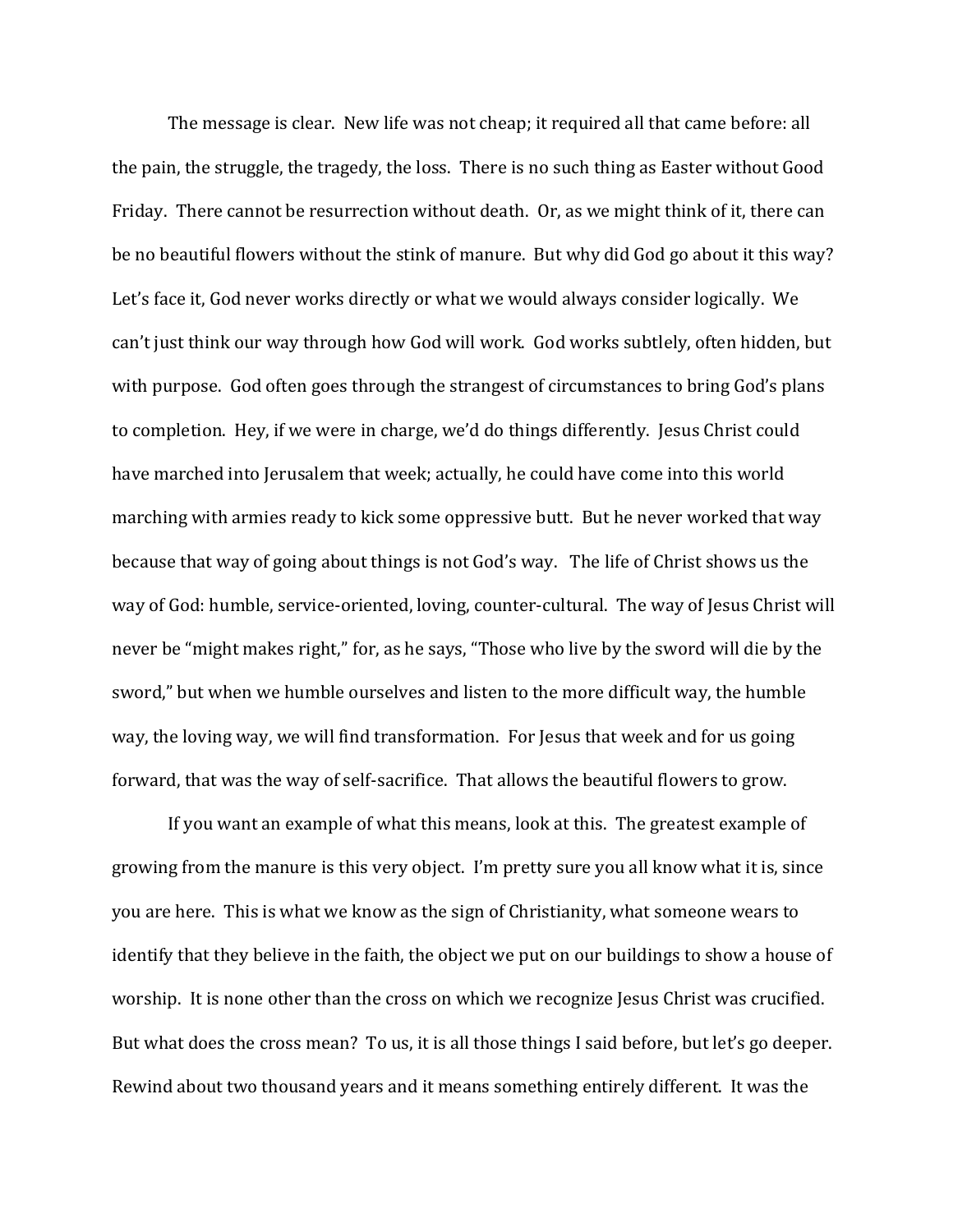sign of torture, of pain, of state-sponsored execution. It was the sign of something horrible. If you put it into today's terms, how would you like hanging around your neck a syringe for lethal injection or an electric chair? It strikes us deeply and awkwardly when you put it that way. But that's what the cross is: a sign of torture and pain. Our Lord died on one. God used the cross, the greatest sign of torture to bring about the greatest opportunity of new life. It was the manure from which the beautiful flowers of new life came. We have adopted it because through the pain and torture of the cross, God's plans came to be completed. Jesus Christ, our Lord and Savior, the King of the Universe, gave himself up on this cross, this sign of torture and death. Through that path, the cross is redeemed for all time. That sign of death becomes a sign of life. Through that manure God intended to plant the Christ within in, new life came about; a flower for all of history sprouted and is offered to us to sprout in our lives. We just have to have the mentality to love and respect the offer.

I heard an interview with former Minnesota Vikings running back Robert Smith the other day, and he had quite the take on his life. He didn't have the most star-studded or easiest of careers. He was often injured and decided to retire in his seventh year as a pro because he wanted to maintain his health. Some were shocked; they would strive for more glory, to get that elusive Super Bowl victory, but his view on the whole shebang was different. He was satisfied. He said that he would not change a single thing that led him to this point in his life, since each experience he had, every setback and every triumph, made him into the man he is today. I think that is a very healthy attitude and worthy of the calling toward new life. We may not feel exactly the way he does when we look back at the many experiences of our lives. We may have some regrets, some words or actions we may want to take back no matter what, but the idea has worth to the Christian focused on the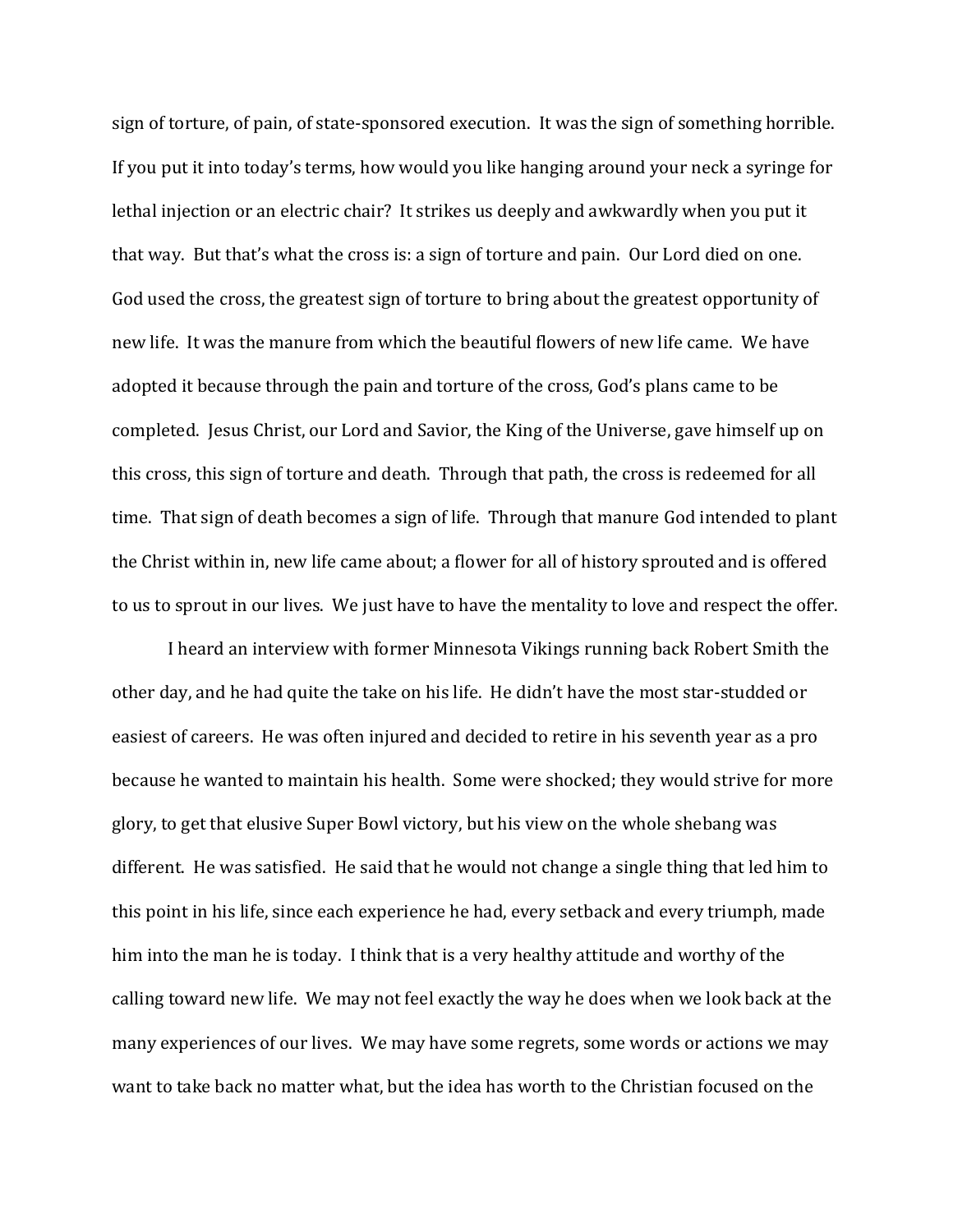new life Christ offers. In every part of our lives, from the best to the worst, there is an opportunity to let Christ's new life come forth.

We have all had manure in our lives, some of it we did to ourselves and some of it beyond our circumstances to control. With our lives centered in God, we have a choice on what to do with it. After all, new life is never a requirement. God does not force resurrection upon us; it is always a choice in the big things and the small. It can either stay in the manure, or we can choose to grow some beautiful flowers by using all parts of our experience to choose new life. Let's face it, we were never promised ease throughout life, but we often expect it to be so. Change happens and we get frustrated. Things don't go the way we want each and every day, and we get unhappy. That order at KFC wasn't exactly the way I specified; I mean, I ordered five biscuits and I only got four! That get's me steaming. My drink at Sonic had a bit too much ice, and boy, that gets me riled up. This is the small stuff, but we get so bent up over it. This is manure, but this is manure that is selfimposed. On the other hand, there is the real stuff that shocks us. The sudden loss of a loved one. Difficult news that turns life upside down. Pain and struggle to which there are no good answers. There is a lot of manure in these situations. And yet, as long as we are on this rotating ball, as long as there is still breath in our bodies, from the big stuff to the small annoying stuff, there is room for new life when we choose it. Sometimes it is much easier than others to make that choice, but we are never alone. We can choose to set aside distraction, minor frustration, and the inconveniences of life. We can choose to invest in one another throughout the roughest times of life. We can choose to recommit ourselves to the ideals of God that last forever in loving our neighbor, caring for those who need the most caring, dying to our own desires and living for the Lord of all. In this is resurrection.